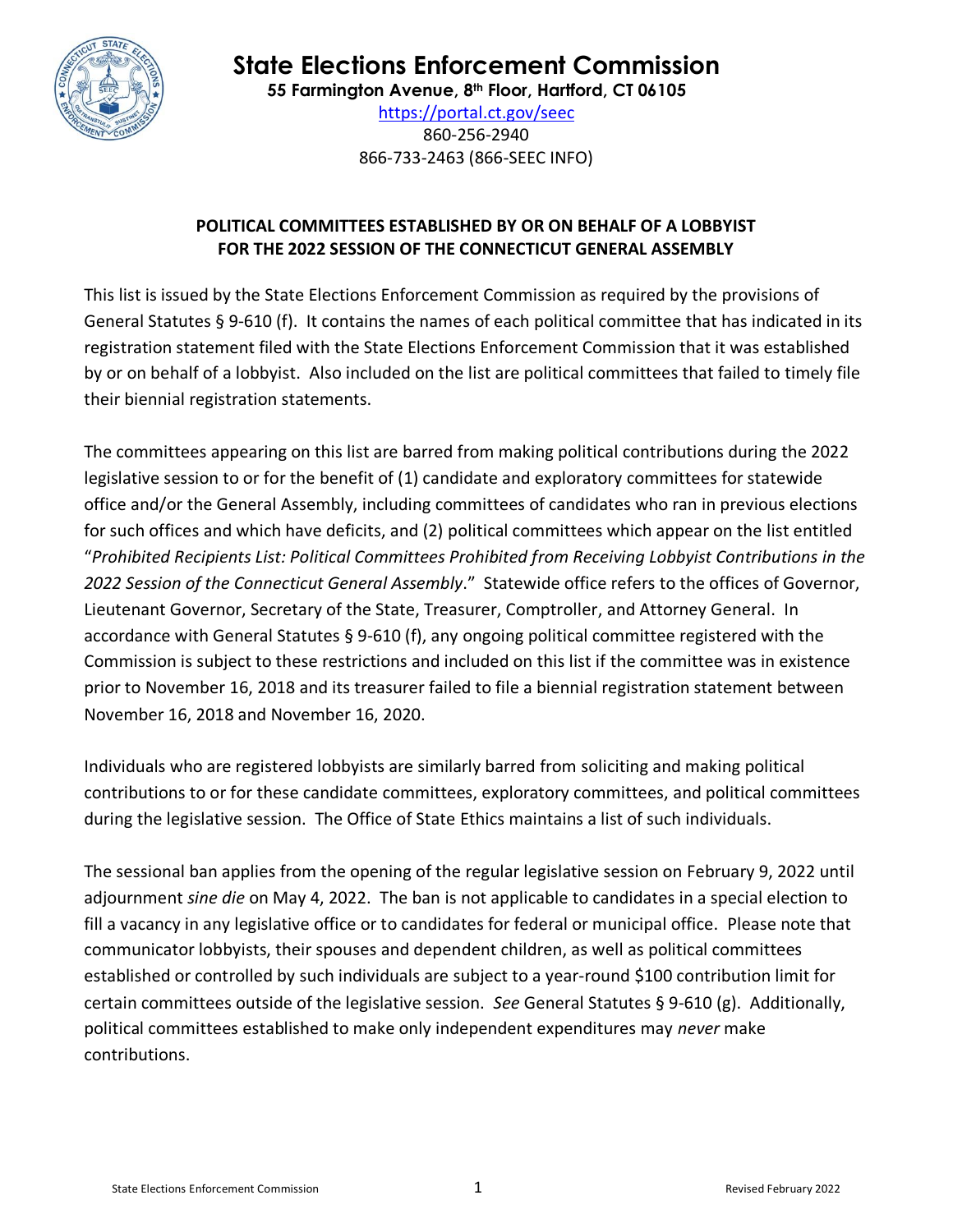#### **POLITICAL COMMITTEES ESTABLISHED BY OR ON BEHALF OF A LOBBYIST - 2022**

AFSCME COUNCIL 4 OPC, Jody Barr, Treasurer AFT CONNECTICUT POLITICAL COMMITTEE, Edward Leavy, Treasurer AQUARION COMPANY PAC, Joy Hyde, Treasurer ASSOCIATION OF COMMUTER RAIL EMPLOYEES PAC, Edward Valente, Treasurer BOILERMAKERS LOCAL 237 PAC FUND, Christopher O'Neill, Treasurer BRANFORD EDUCATION ASSOCIATION PAC, Anne Marie Raffone-Dudley, Treasurer BRISTOL FEDERATION OF TEACHERS-COMMITTEE ON POLITICAL EDUCAT, David Luchina, Treasurer BUILD THE FUTURE PAC, Dahlia Grace, Treasurer CAPITAL CITY POLITICAL ACTION COMMITTEE, Conor Hurley, Treasurer CARPENTERS LOCAL UNION #326 PAC, Ernie Pagan, Treasurer COMMITTEE OF CONCERNED PSYCHIATRISTS, Thomas Stewart, Treasurer COMMITTEE TO ELECT DEMOCRATS, Rosanne Gallant, Treasurer COMMUNITY EMPOWERMENT, Jhonathan Rivera, Treasurer CONNCAN ACTION FUND INDEPENDENT COMMITTEE, Stephen Sidorak, Treasurer CONNECTICUT ASSOCIATION OF OPTOMETRISTS PAC, David Palozej, Treasurer CONNECTICUT ASSOCIATION OF PROSECUTORS POLITICAL ACTION COMMITTEE, Marc Ramia, Treasurer CONNECTICUT CITIZEN ACTION GROUP STATE PAC, Steven Derby, Treasurer CONNECTICUT EDUCATION ASSOCIATION POLITICAL ACTION COMMITTEE, Carolyn McElravy, Treasurer CONNECTICUT EMPLOYEES UNION INDEPENDENT PAC, Leslie Maddocks, Treasurer CONNECTICUT FEDERATION OF SCHOOL ADMINISTRATORS, Laura Rodriguez, Treasurer CONNECTICUT LABORER'S POLITICAL LEAGUE, Keith Brothers, Treasurer CONNECTICUT OPHTHALMIC MEDICAL EYE CARE COMMITTEE, William Ehlers, Treasurer CONNECTICUT STATE POLICE UNION PAC, Andrew Matthews, Treasurer CRLC PAC, William O'Brien, Treasurer CT LEAGUE OF CONSERVATION VOTERS PAC, Lori Brown, Treasurer CT REALTORS PAC, Joseph Stafford, Treasurer DEMOCRATIC SENATE MAJORITY PAC, Vincent Mauro, Treasurer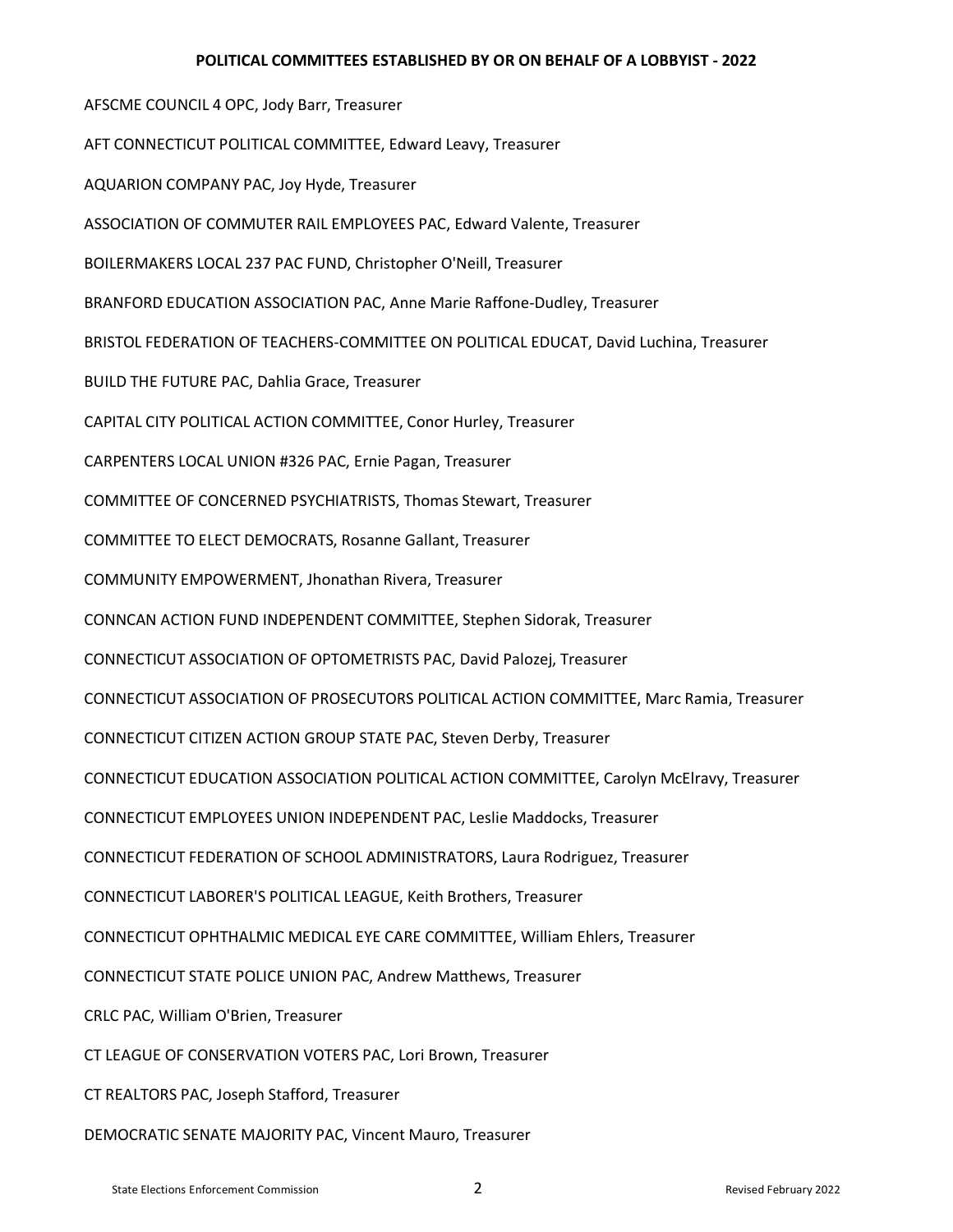## **POLITICAL COMMITTEES ESTABLISHED BY OR ON BEHALF OF A LOBBYIST – 2022 (continued)**

DEMOCRATS FOR PROPERTY TAX REFORM, Vincent Mauro, Treasurer

DISTRICT A REPUBLICAN TOWN COMMITTEE, Thomas Cullen, Treasurer

DISTRICT B DEMOCRATIC COMMITTEE, Jody Proct, Treasurer

EAST END POLITICAL ACTION COMMITTEE, Mamie Mayes, Treasurer

EASTERN CONNECTICUT AREA LABOR FEDERATION, AFL CIO, Michelle Proper, Treasurer

FAIRFIELD COUNTY YOUNG DEMOCRATS, Nicholas Socci, Treasurer

FRIENDS OF CONNECTICUT, Kurt Schenher, Treasurer

FRIENDS OF GOODY BASSETT, Tina Manus, Treasurer

GREATER HARTFORD YOUNG DEMOCRATS, Christopher Brechlin, Treasurer

INTERNATIONAL BROTHERHOOD OF ELECTRICAL WORKERS LOCAL UNION 35, William Moriarty, Treasurer

INTERNATIONAL UNION OF PAINTERS & ALLIED TRADES LEGISLATIVE & EDUCATIONAL COMMITTEE, Dominick Cieri, Treasurer

MARCIA PACT, Gustavo Bajana, Treasurer

MOHEGAN SUN PAC, Charles Bunnell, Treasurer

MUNICIPAL EMPLOYEES UNION IND. PAC, Cara O'Sullivan, Treasurer

NEW HAVEN FIRE FIGHTERS COMMITTEE, Patrick Psarras, Treasurer

PEOPLE'S UNITED BANK POLITICAL ACTION COMMITTEE, Debbie Healey, Treasurer

PLANNED PARENTHOOD VOTES! CONNECTICUT PAC, Gretchen Raffa, Treasurer

POLISH-AMERICANS OF CONNECTICUT POLITICAL ACTION COMMITTEE, John Laczewski, Treasurer

PROGRESS FIRST PAC, William Taylor, Treasurer

RADIOFREE WEST HARTFORD, Donald Dodd, Treasurer

ROADS TO VICTORY, Darlene Jones, Treasurer

SEE 2 2020 PAC, Rae Johnson-Boykin, Treasurer

SEIU LOCAL 32BJ CONNECTICUT PAC, Rochelle Palache, Treasurer

SOUTH DISTRICT FIREFIGHTERS LOCAL 3918 PAC FUND, Christopher Bodie, Treasurer

SOUTH WINDSOR FEDERATED DEMOCRATIC WOMEN'S CLUB, Louise Neary, Treasurer

STAMFORD FIREFIGHTERS LOCAL 786 PAC, Charles Cackowski, Treasurer

STRATFORD YOUNG REPUBLICANS, Scott Firmender, Treasurer